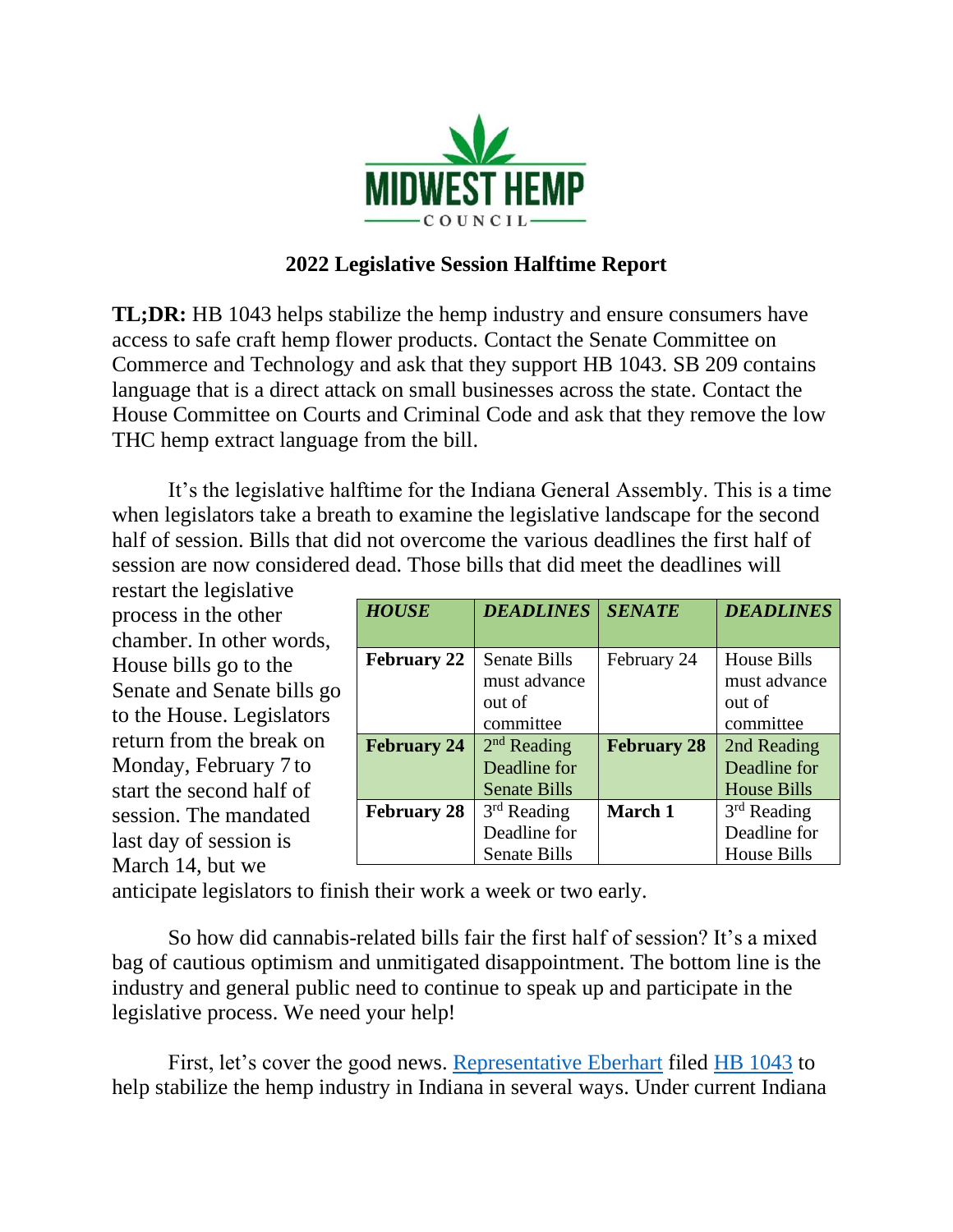law, craft hemp flower is free to move in continuous transit through the state so long as a Hoosier farmer didn't grow it, a Hoosier small business didn't sell it and a Hoosier consumer didn't possess it. To add insult to injury, untested craft hemp flower products are being sold all around the state with zero enforcement actions from law enforcement. This means that those willing to break the law are taking market share with no consequences from those that are unwilling to break the law.

Furthermore, HB 1043 provides certainty to small businesses by clarifying that low THC hemp extract and craft hemp flower are not considered adulterants as it relates to our food safety laws. This encourages small businesses like craft breweries and restaurants to partner with farmers and other hemp companies to bring innovative products to market.

Finally, HB 1043 codifies testing and labeling requirements to ensure consumers have access to a safe product. This bill requires craft hemp flower products to be tested by an independent lab to verify compliance with various standards to ensure Hoosier consumers have access to a safe product. These products also must meet certain labeling requirements just like other CBD markets that have been on the market in Indiana since 2018.

HB 1043 passed out of the House Chamber [71-20](http://iga.in.gov/documents/3d8364da) last week. This is more votes than a similar bill got last year, but we face an uphill battle in the Senate. [Senators Doriot,](https://www.indianasenaterepublicans.com/doriot) [Messmer](https://www.indianasenaterepublicans.com/messmer) and [Taylor](https://www.indianasenatedemocrats.org/senators/s33/) are sponsoring the bill in the Senate. We anticipate that this bill will be sent to the [Senate Committee on Commerce and](http://iga.in.gov/legislative/2022/committees/commerce_technology)  [Technology.](http://iga.in.gov/legislative/2022/committees/commerce_technology) This is the same committee that killed the bill last year. The bill must get out of committee on or before February 24. **In short, this bill will not pass unless we have active, consistent and respectful engagement from Hoosiers on this issue.** 

Now, onto the bad news. [SB 209](http://iga.in.gov/legislative/2022/bills/senate/209) is the latest version of a sneak attack on the hemp industry in Indiana. An amendment was added to this bill on 2<sup>nd</sup> Reading last week—meaning there was never an opportunity for public input on the language. The amendment narrows the definition of a low THC hemp extract in Indiana and will result in the loss of several hundred jobs across the state. [Senator Brown](https://www.indianasenaterepublicans.com/brown) justified the need for such drastic action based on a news article that covered an alleged rapist blaming Delta-8 for his actions.

SB 209 passed the Senate on Tuesday with a final vote of 36-12. How did your Senator vote? Check out the Roll Call [here.](http://iga.in.gov/documents/b36f13ca) We need your help in removing the offensive language in SB 209 to ensure we keep the lights on in small